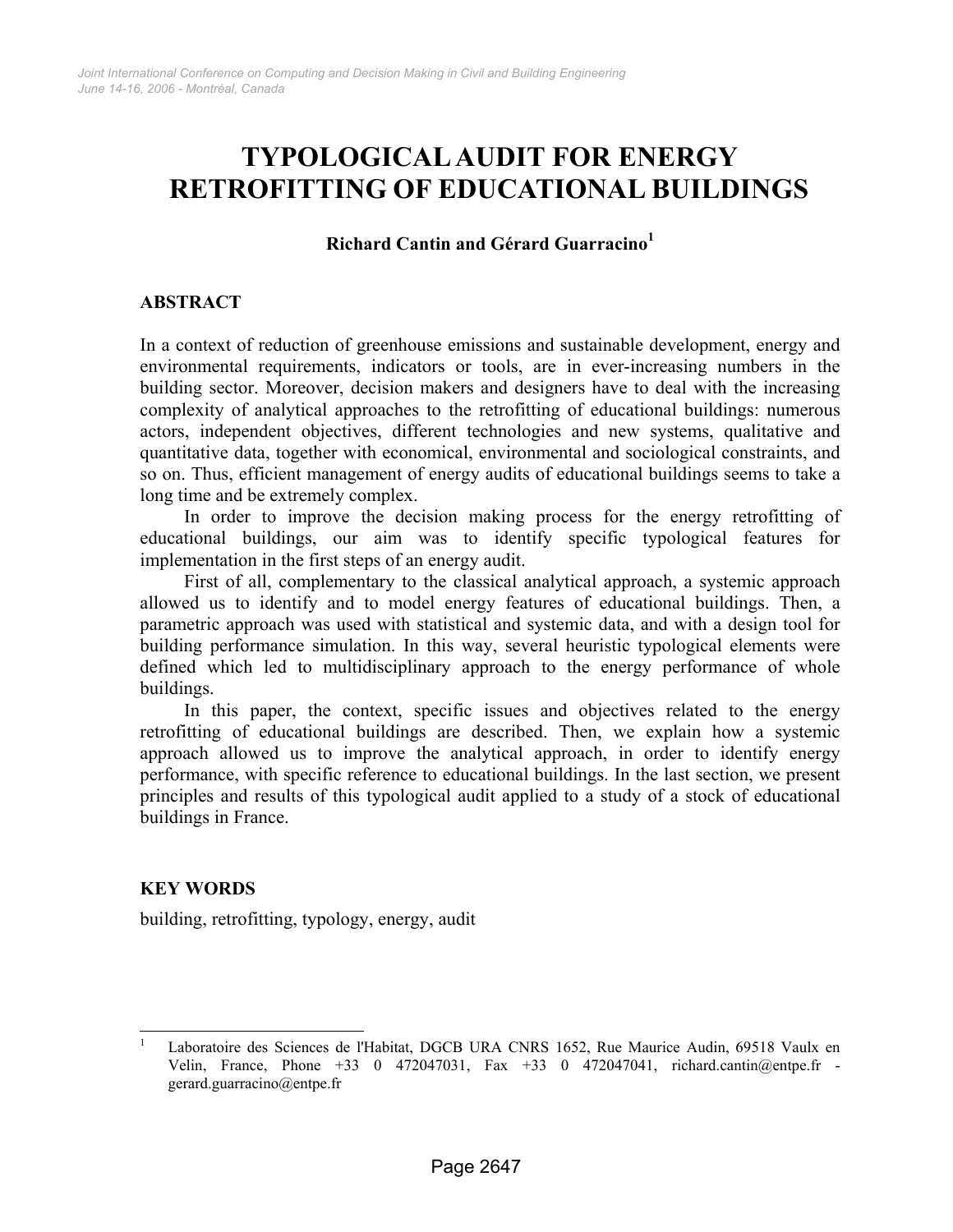## **INTRODUCTION**

In the next years, an important stock of educational buildings must be retrofitted in France, for historical and demographic reasons. These retrofitting projects must be carried out in a context of reduction of greenhouse gas emissions and energy consumption.

Among different targets for retrofitting of educational building, the improvement of energy performance is a strong challenge for the decision makers in urban and civil engineering. Indeed, low energy consumption must be achieved with high and sustainable performances of indoor environment.

However, energy and environmental requirements, indicators or tools, are in everincreasing numbers in the building sector. Moreover, decision makers and designers have to deal with the increasing complexity of analytical approaches to the retrofitting of educational buildings: numerous actors, independent objectives, different technologies and new systems, qualitative and quantitative data, together with economical, environmental and sociological constraints, and so on. Thus, efficient management of energy audits of educational buildings seems to take a long time and be extremely complex.

In order to improve knowledge of decision makers and for best results in retrofitting, we have studied audits for energy retrofitting of existing educational buildings, in Rhône Alpes area.

In this paper, the context, specific issues and objectives related to the audit for energy retrofitting of educational buildings are described. Then, we explain how a systemic approach allowed us to improve the analytical approach of an audit, in order to identify energy performance, with specific reference to educational buildings. In the last section, we present principles and results of a typological audit applied to a study of a stock of educational buildings in France.

## **SPECIFIC ISSUES FOR ENERGY RETROFITTING OF EDUCATIONAL BUILDINGS**

#### **SOCIAL AND HISTORICAL ASPECTS**

In France, the heating surfaces of the stock of educational buildings represent about 140 millions m². On the one hand, the main political and local organization is involved in school responsibilities either for investments or operating budget. On the other hand, teachers and operational staff salaries and prerogatives are responsible to the central state (Laforgue, 1999)

Between 1880 and 1945, Jules Ferry, the public instruction and art minister, introduced the idea of "the school building" with a regulation concerning building construction and furnishing. School architectural basis is dictated with the air cubic content, airing and cleaning notions being specified.

After the second world war, until 1960, the population explosion induces the French institution to build new school buildings. In front of such quantitative constraints, new rational building processes are defined. Buildings become more linear and parallel.

Between 1960 and 1975, the school house idea does not still a topical question. New competitions are launched around the idea of a new design process consisting in taking into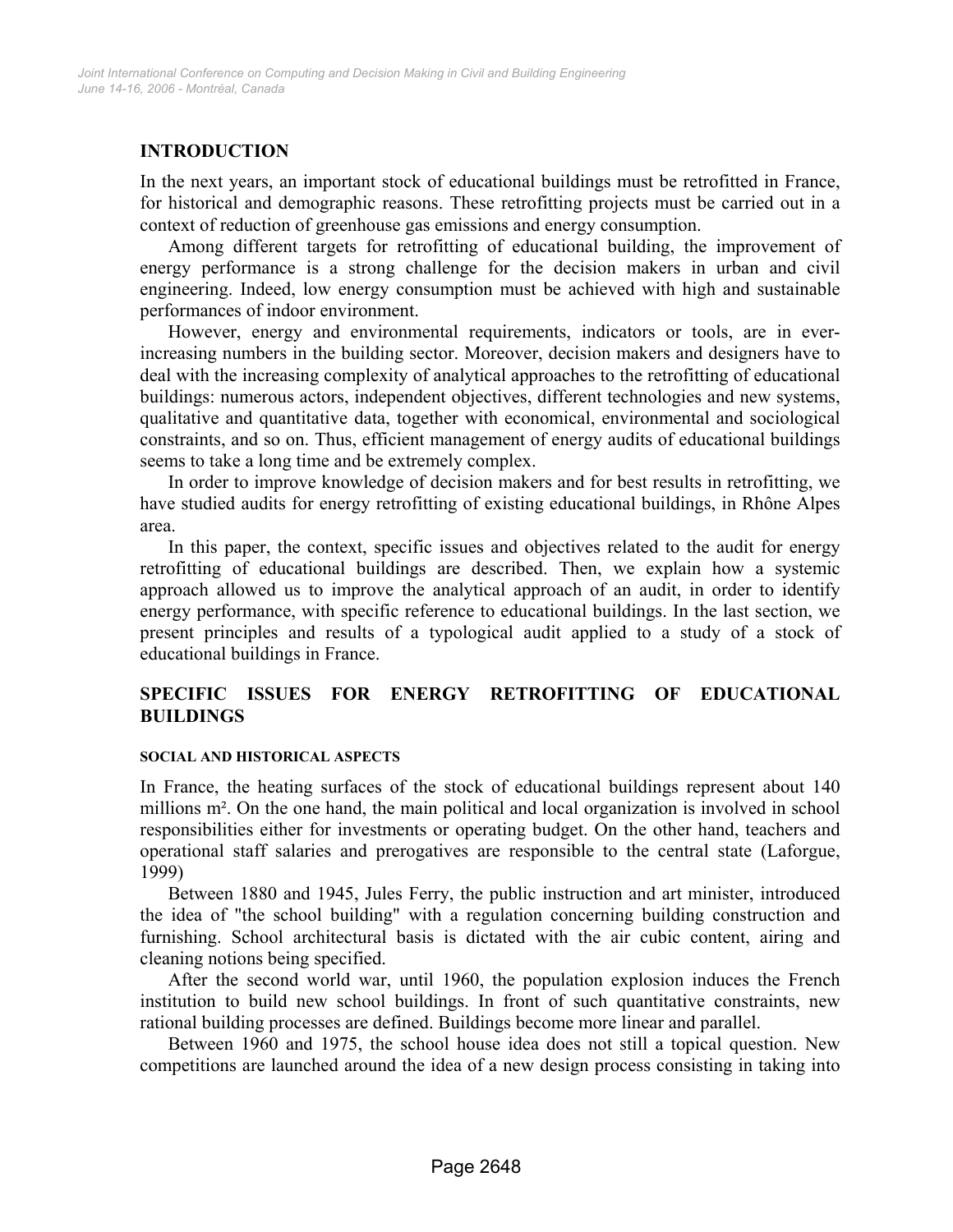account the control and the adaptability. The building construction rate increases and reaches 350 educational buildings per year in 70's. In this period, three main tendencies can be observed: linear and long buildings with 3 or 4 levels, pool of 3 or 4 storied buildings around a more attractive life centre, and compact dimensions and various height, patio, and outdoor playing area (Laforgue, 1999).

Then, since 1975, the number of new building being constructed slows down due to the demography drop. Energy saving, and architectural quality are the main priorities (thermal insulation, blinds and solar protections, heating regulation and design, daylighting, and so on).

At present, the educational buildings from the 60's have to be retrofit with energy and environmental requirements.

#### **CONSTRUCTIVE ASPECTS**

Educational buildings have different age, size, volume and can contain various space types with different set-point temperatures and activities. For instance, one of these may have intermittent heating, including classrooms, libraries, offices, laboratories, dormitories, health care facilities, athletic facilities, auditoriums and others. This diversity of floor use creates both challenges and opportunities for implementing energy retrofitting projects of varying size and scope.

The architectural design and the indoor fittings were governed by the necessity to suit to an adapted scale to occupants and to look for a familiar environment. The school had to be integrated into its public environmental space taking into account the main characteristics of the neighborhood as well as the landscape and the topography in the frame of the school integration.

The range of materials used for a school building is representative of the school building design choice. It can be made in classical materials as brick, concrete, metal or stones as well as innovative material use. A large diversity of material, construction (structure, facade, glazed wall, insulation, etc.), heating, ventilation and air conditioning systems, or solar and lighting systems, creates various issues which are strains on maintenance staffs (Laforgue, 1999).

#### **THERMAL ASPECTS**

The building thermal design depends on four main parameters:

- the building site according to the climate conditions
- the building orientations in order to optimize solar gains
- the building compactness relative to the envelope area which is connected with the outdoor environment
- the walls insulation

Otherwise, the suitable equipments for school buildings use heating, ventilation and cooling techniques. The main techniques for the heat transmitting equipments are hot water radiators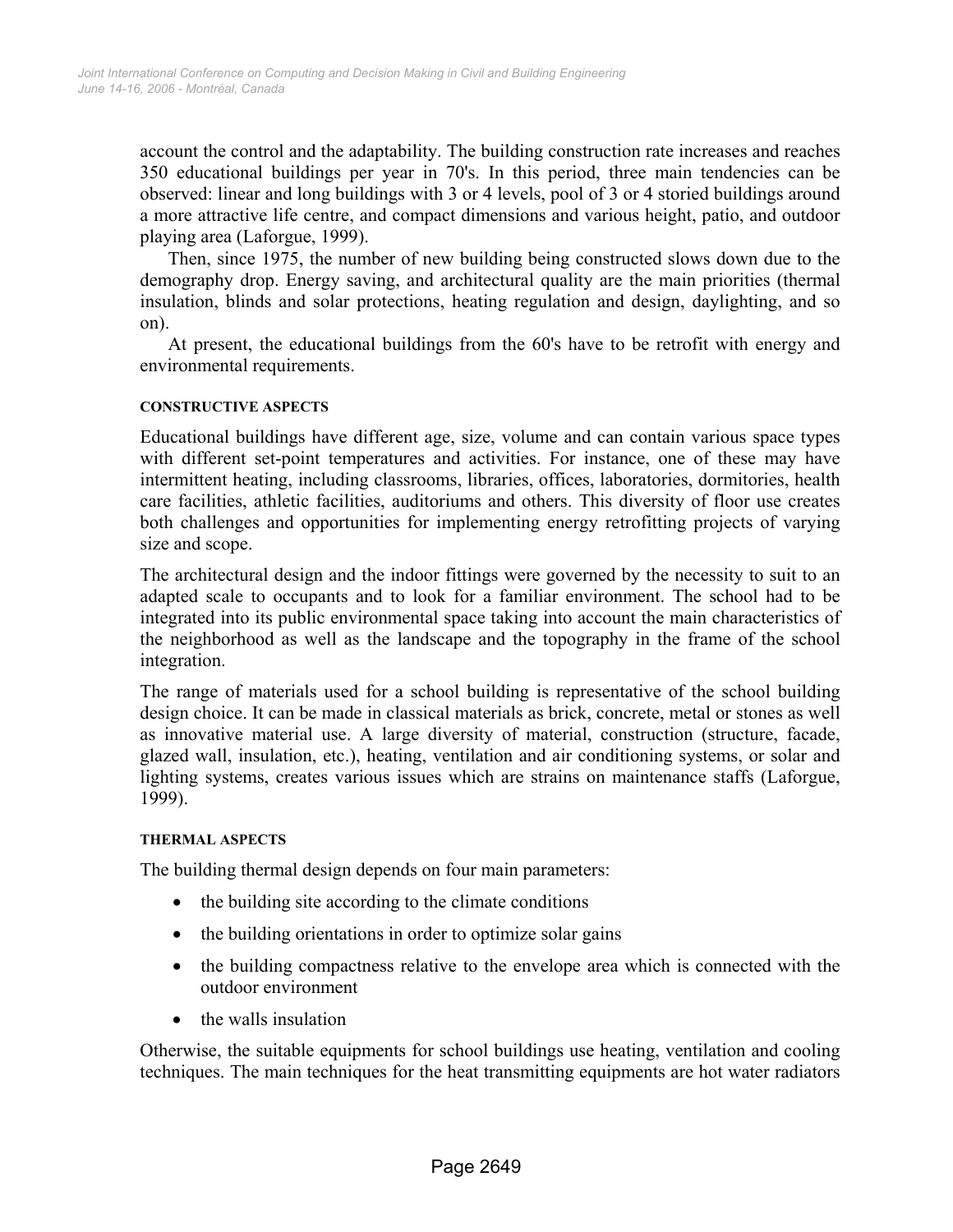and convectors, electric convectors, basic heating floor completed with convectors, radiant heating (floor, ceiling, heating films), aerotherms (hot water or gas), radiant panels and fanconvectors.

The importance of heating gains due to occupants or other internal loads can induce a cooling requirement. Occupants are close together having four times as many occupants as office buildings for the same amount of floor space.

Natural ventilation through an outdoor opening, simple or double flow mechanical ventilation are commonly used in educational buildings

Thus, educational buildings have many specific aspects which should be considered in the design of retrofitting projects. At the opposite of a new building, an existing educational building already have existing geographical constraints (site, orientation, etc.) and a technical, economical, social, environmental and architectural history which gives a framework for retrofitting.

## **ENERGY AUDIT METHODS**

The audit is a study of the analysis type with 3 main steps (Despretz, 2002):

- collection of data on the site and use of a calculation tool to simulate the energy consumption for all end uses.
- comparison with actual consumption.
- list of all energy conservation options.

At present, various audit methods are used to evaluate energy performance for educational buildings. An energy audit may cover a site or a building. The scope of audits may be narrow (one specific system or process) or wide (inside the site fence). The thoroughness of audits is directly related to the time and cost spent on the project. Energy audits are used for different purposes. The aim of audits may be either scanning the areas of possible energy savings or analyzing in detail the individual energy saving measures.

For instance, a walk through energy audit is a scanning model typically used in tertiary buildings where the energy consuming systems are quite simple, and the probable areas for potential energy saving measures are known in advance.

Otherwise, a system specific energy audit is an analyzing audit which covers only one system, device or process, and in practice ignores the rest of the building. An analyzing audit is in practice always started with a scanning type of action, but the difference is in the thoroughness of the auditing work.

Thus, various energy audits are used to evaluate energy performance of existing educational buildings (Brejon and al., 1988):

• Pre-diagnosis methods aim to classify improvement targets in descending order of probable importance, in terms of energy and financial savings. For instance, energy ratios (kWh/m².year, kWh/person, etc.) are used in order to assess this potential and the size of improvements to be undertaken.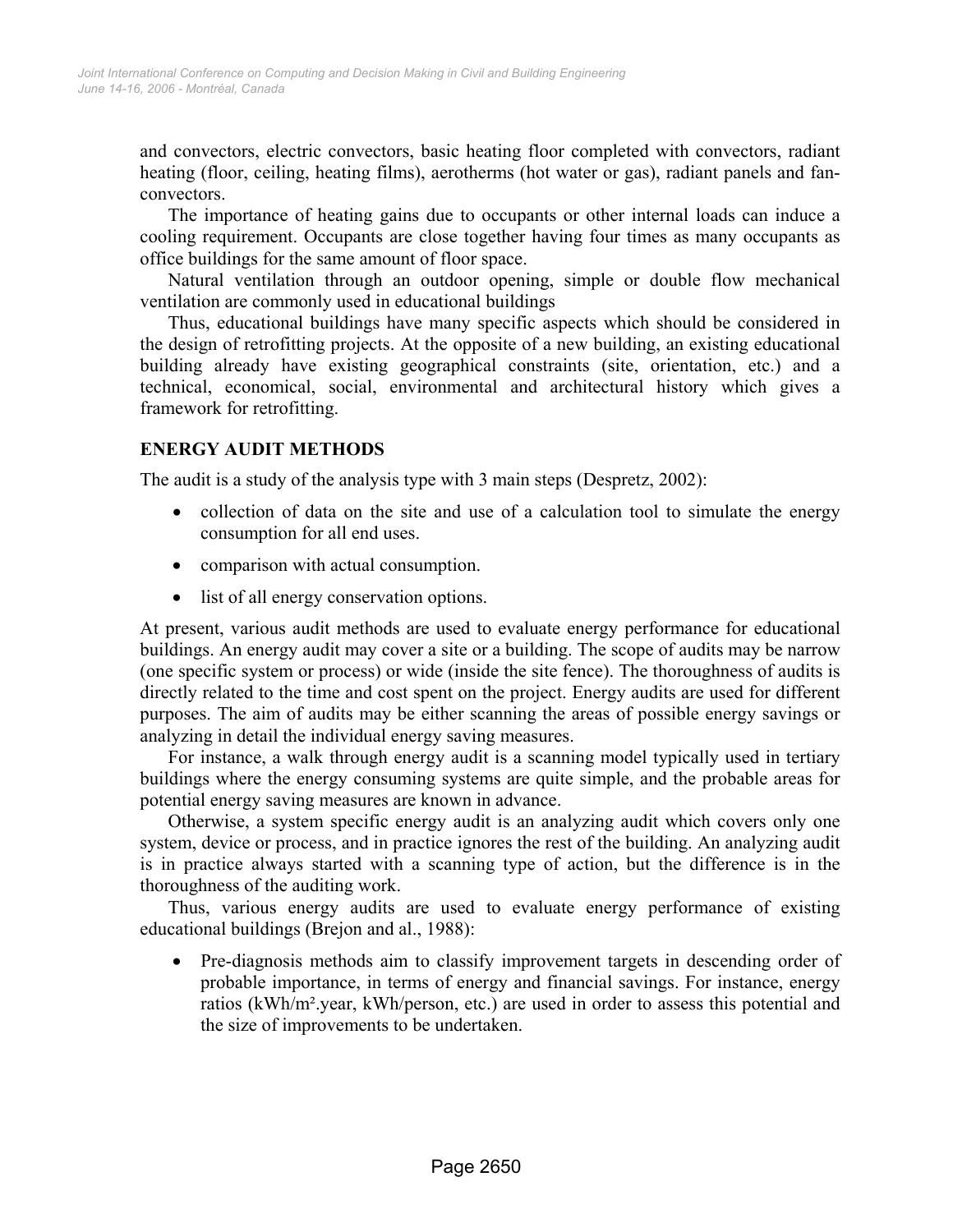- Explanatory methods used for prediction are based on models representing the building and its equipment, which is analytical. There are static methods and dynamics methods with different algorithms.
- Identification methods (for instance, energy signatures) consist in making an overall estimation of essential thermal specifications of a building and its HVAC equipments.
- Specialized diagnosis are studies of a building highlights the need to make an indepth studies of a particular item (for instance, boilers and burners, damp and air renewal, etc.). They often require specific intrumentation.

However, because of specific aspects of educational buildings (some of these aspects have been given previously), several limits of each analytical audit method are identified:

- it isolates the building components and it concentrates on the elements. It does not unify the different components in whole approach of a building.
- it studies the nature of interactions between components more than the effects of interactions.
- it emphasizes the precision of detail, for instance, with specialized diagnosis, without a global perception.
- it remains independant of duration of time, without considering the irreversibility of historical aspects of existing educational buildings.
- it leads to retrofitting strategies programmed in detail more than through performance objectives for the building.

For these different reasons, a broad and complete audit of existing educational building is necessary before the retrofitting conception.

Indeed, the energy performance in retrofitting strategy has to be associated with the quality of the audit. An existing building is a complex system constituted through a large amount of non-linear interactions and cannot be separated from its environment. Thus, it is not possible, in practice and in principle, to give a complete, analytical and formal description of an existing educational building. We have to frame the system in a certain way when we want to describe it. We objectively cannot determine the limits of our description or our audit. However, various studies showed that measurements of energy savings, combined with an improvement of indoor air quality, are rarely applied in retrofitting, because of a lack of knowledge of decision makers concerning the quality of a complex audit (Cantin and al., 2004).

With a systemic approach, we identify structural and functional aspects of existing educational buildings. The structural aspects concerns the organization in space of the components or elements of a system (Rosnay, 1975). The functional aspect concerns the phenomena dependent on time. Thus, in this way, specific aspects about spatial and temporal organization allow the study of types of existing buildings (BRECSU, 1997):

• design approach: auditors should ensure an integrated design approach. The correct balance must be maintained between educational and energy issues. It is important to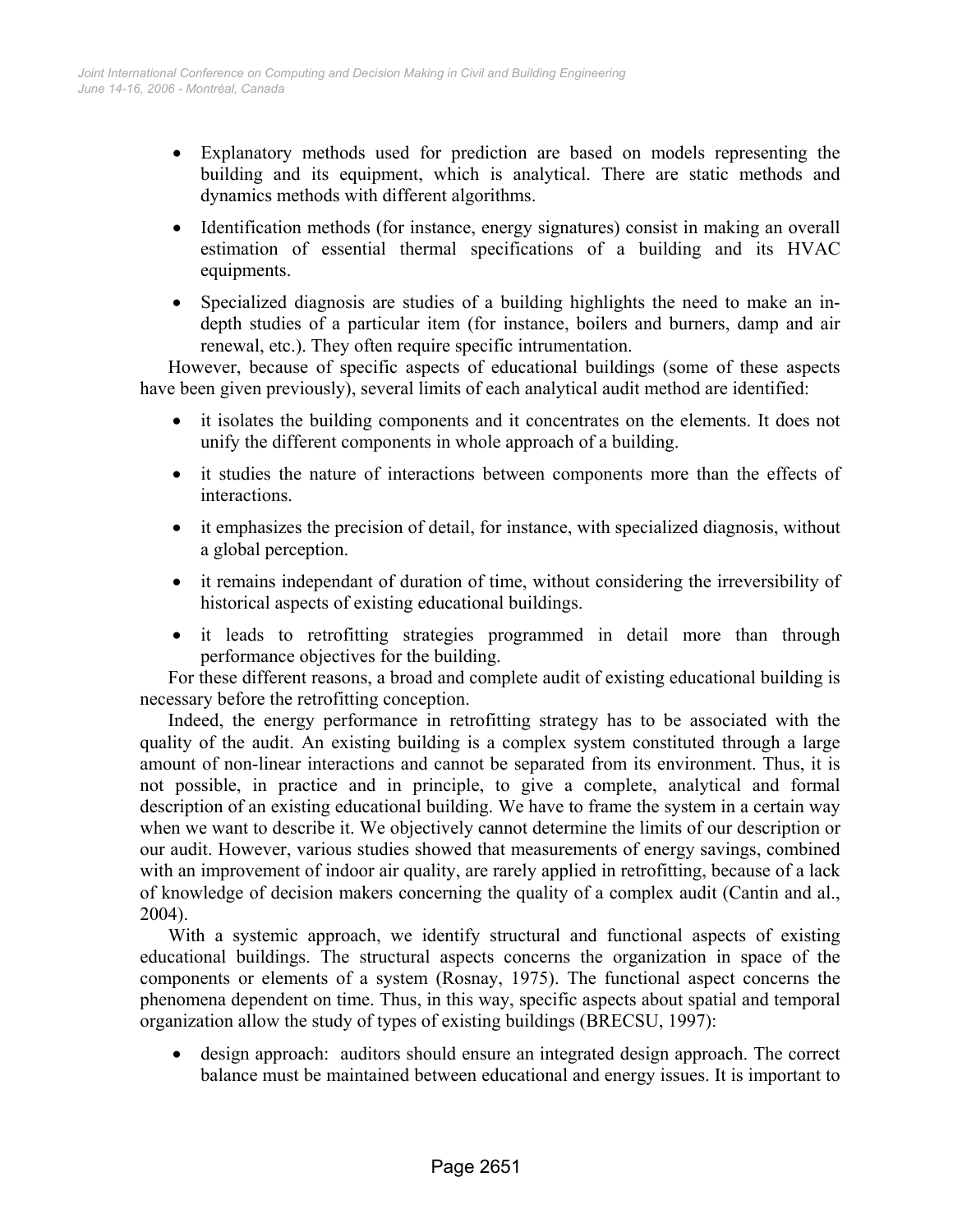ensure that new and existing equipments are compatible to achieve a good performance. The impact of each retrofitting measure on each other, and on the occupants, must be carefully assessed. Furthermore, the density of occupancy is much higher in educational buildings than in other types of buildings.

- site and plan form: it can provide opportunities for energy efficiency and improvements in the amenity of local environment. Orientation and passive solar strategies must be considered in the energy audit.
- construction and building fabric: construction, insulation, ventilation, windows and glazing have to be considered because of their impact on the thermal performance.
- services: for instance, space heating, domestic hot water, control systems, lighting have to minimise distribution and production energy losses.

Thus, several structural and functional parameters can be considered in order to define a typological energy audit. For instance, there are design approach, occupancy, site and plan form, heating space, envelope, energy sources, age of building.

## **TYPOLOGICAL AUDIT**

In this way, we have investigated a systemic approach in order to provide principles and results of a typological audit. We have studied a stock of educational buildings in Rhone Alpes Area in France.

The study is based on a panel of more 70 educational buildings. These panel data allow to identify main parameters to take into account for a typological audit. Moreover, the schools may be categorized according to a typology framework for schools (Annex 36, 2004): the village school, the multi-storey school, the central corridor school, the side corridor school, the pavillon school, the main hall school, etc.

The panel of existing educational buildings allowed to identify a design approach with six main plan forms: rectangular  $(R)$ , square  $(C)$ , L-shape  $(L)$ , U-shape  $(U)$ , H-shape  $(H)$ , and school with patio (P).



Figure 1: main plan forms of educational buildings

Several structural and functional parameters of the educational building systems have been considered: climate zones, building orientations, volume and compactness features, glazing areas, shading control systems, insulation materials. With the panel data, we have defined a reference educational building (see Table 1).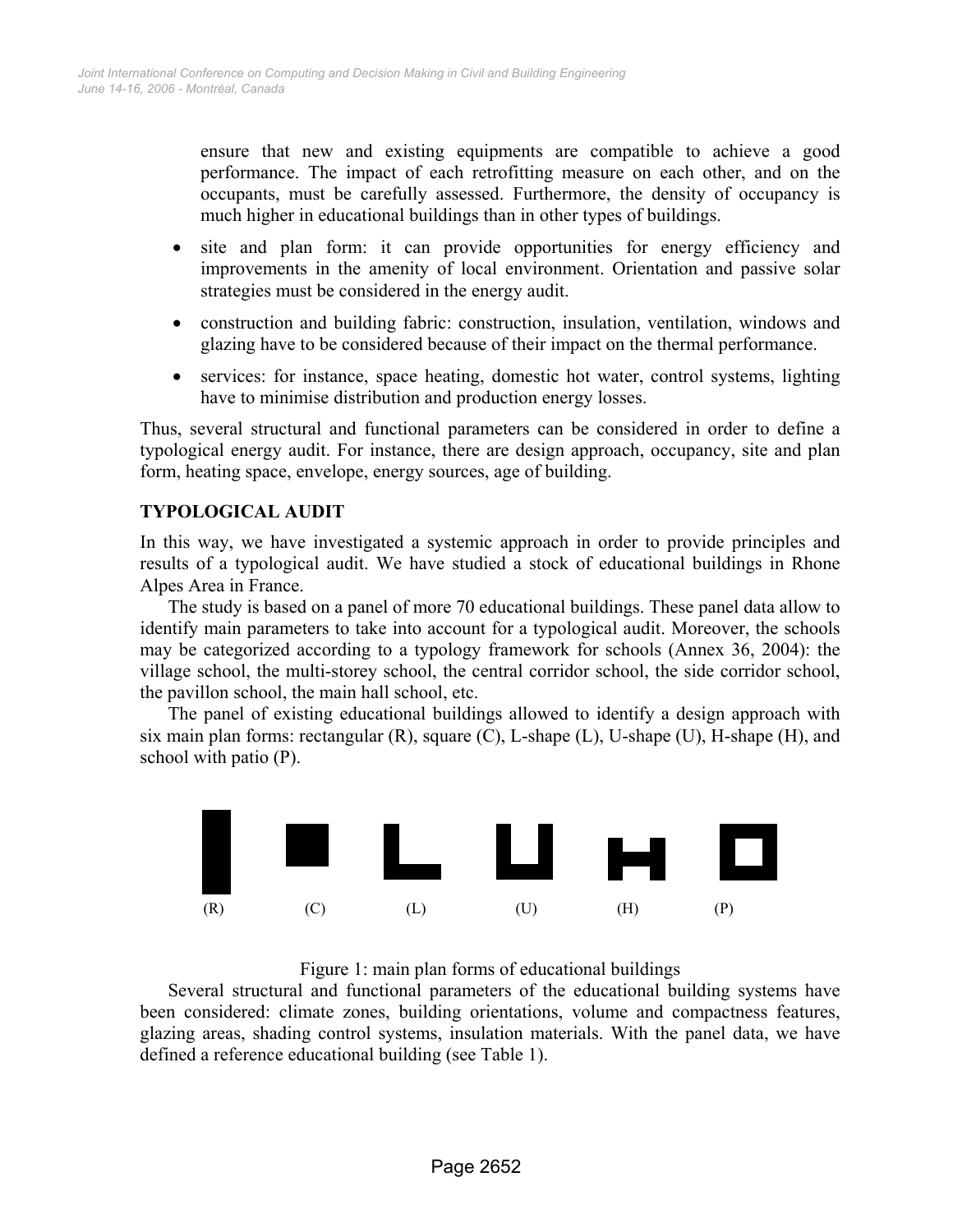| <b>Variables</b>      | <b>Reference values</b> |
|-----------------------|-------------------------|
| Climate               | Lyon                    |
| Total floor area      | 10000m <sup>2</sup>     |
| Number of pupils      | 750                     |
| Heating volume        | 30000m <sup>3</sup>     |
| Multi-story school    | 3-storied building      |
| Windows and glazing   | 1/3                     |
| <b>External walls</b> | concrete                |
| Roof                  | flat roof               |
| Indoor temperature    | $19^{\circ}$ C          |

Table 1: Some features of the reference educational building

We have worked with CoDyBa, a software used to determinate the heat flows in a building. It is specially oriented toward optimization of energy performance in buildings (Noel, J. and al. 2001). The heating degrees-hours (HDD) were the quantitative indices to reflect demand for energy to heat buildings. There are derived from daily temperature observations.

The following figures provide results of this study. The figure 2 is showing that the best energy plan form is the square building.



Figure 2: Energy performance of different plan forms

In the figure 3, (o1) means south orientation, and (o2) means  $45^\circ$  in rotation. With a rectangular building, the optimum orientation is with major windows facing south. With a square building, the best orientation also is perpendicularly facing south.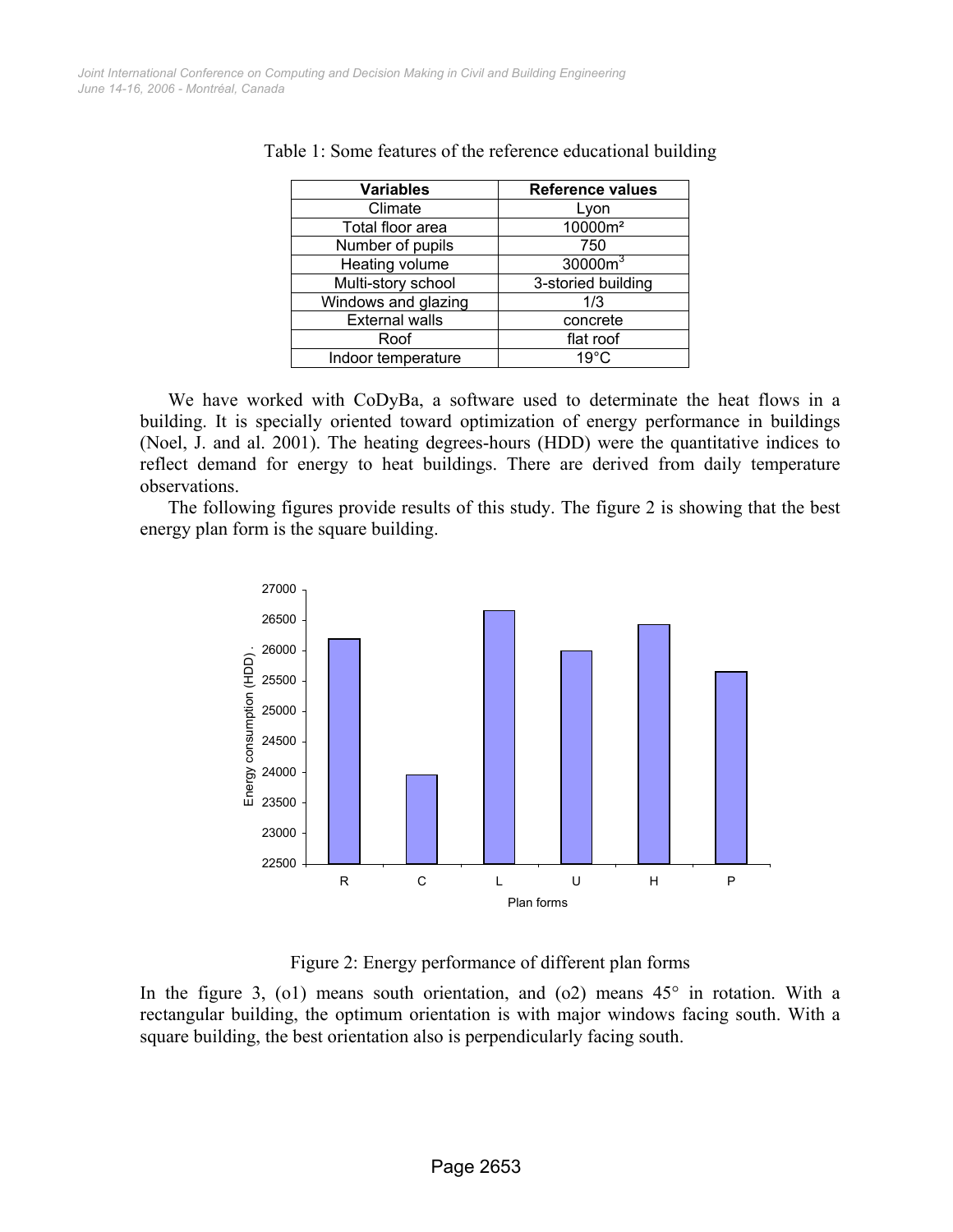*June 14-16, 2006 - Montréal, Canada Joint International Conference on Computing and Decision Making in Civil and Building Engineering*





In the figure 4, four ceiling heights have been simulated: h1=3metres, h2=3,5m; h3=4m and h4=4,5m.



Figure 4: energy consumption with 4 ceiling heights

With this study, we have identify principles of a typological audit for energy retrofitting of educational buildings in Rhône Alpes area:

- the square educational building is the more efficient energy performance plan form.
- the insulation of external walls is one of the most significant retrofitting techniques for reducing the energy consumption.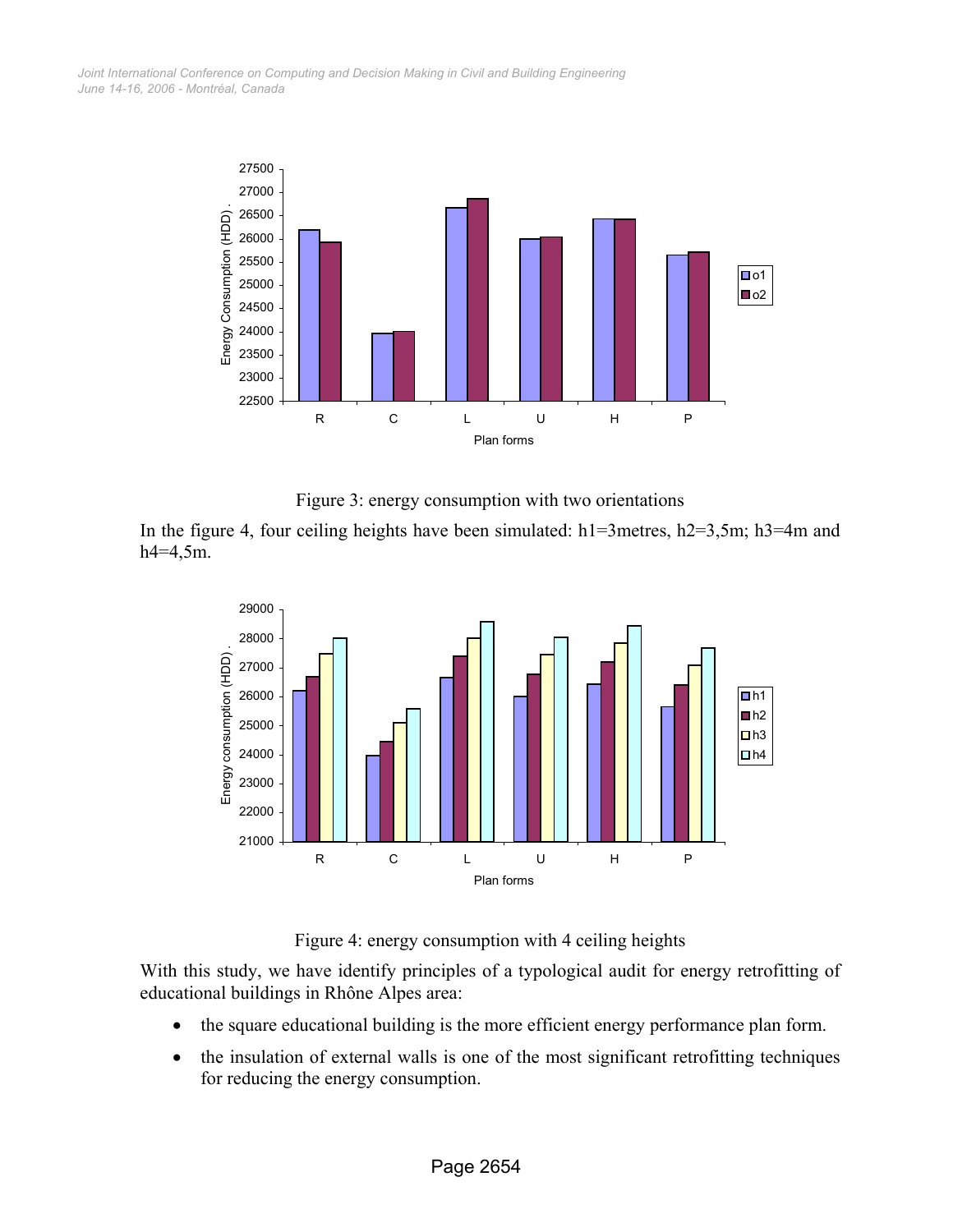- the best orientation of a rectangular educational building is with windows facing south.
- the ceiling height of 3 metres is the best way for integrating educational requirements.
- the glazing area of windows have to be limited to  $1/2$  because of overheating issues in summer.

These results provide heuristic rules for auditors of educational buildings. Moreover, results may be considered in the first steps of the energy audit. With an quantitative identification of energy performance of existing educational buildings, this work improves efficient management for energy retrofitting.

### **CONCLUSIONS**

In the current context, where decision making is becoming extremely complex, this study has shown a new decision way for energy retrofitting of educational buildings.

Taking into account the analytical and systemic approaches of various aspects of the educational buildings, it provides a typological audit method. It allows to reduce the complexity in the first steps of energy analyzing audits. It improves the efficiency of scanning audits. Several heuristic typological features for implementation in the first steps of an energy audit have been quantified: design approach, site and plan form, construction and building fabric, etc.

In order to reduce the energy consumption of existing educational buildings, this typological audit is a new decision support for auditors. It aims to improve knowledge of decision makers regarding the efficiency of potential energy saving measures for retrofitting.

## **REFERENCES**

- ADEME, AICVF (1993). *Programmer, concevoir, gérer les bâtiments à hautes performances énergétiques - Enseignement.* PYC Editions. Paris.
- Adra, N. Cantin, R. Guarracino, G. (2002) *Energy certification procedure for educational buildings.* Proceedings of the 3rd European Conference on Energy Performance and Indoor Climate in Buildings EPIC 2002 AIVC. Lyon, France.
- Annex36 (2004). International Energy Agency. ECBCS. *Retrofitting in educational buildings* 
	- *Energy Concept Adviser for technical retrofit measures*. (available at http:// www.annex36.com)
- BRECSU (1997). *Energy efficient design of buildings and extensions.* Good practice guide 173. Building Research Establishment. Watford, UK. 18p.
- Brejon, P. Marchio, D. Rabl, A. and al. (1988) *L'audit énergétique dans les bâtiments existants - Points de repère*. Plan Construction et Architecture - Agence Française pour la Maîtrise de l'Energie. PCA.